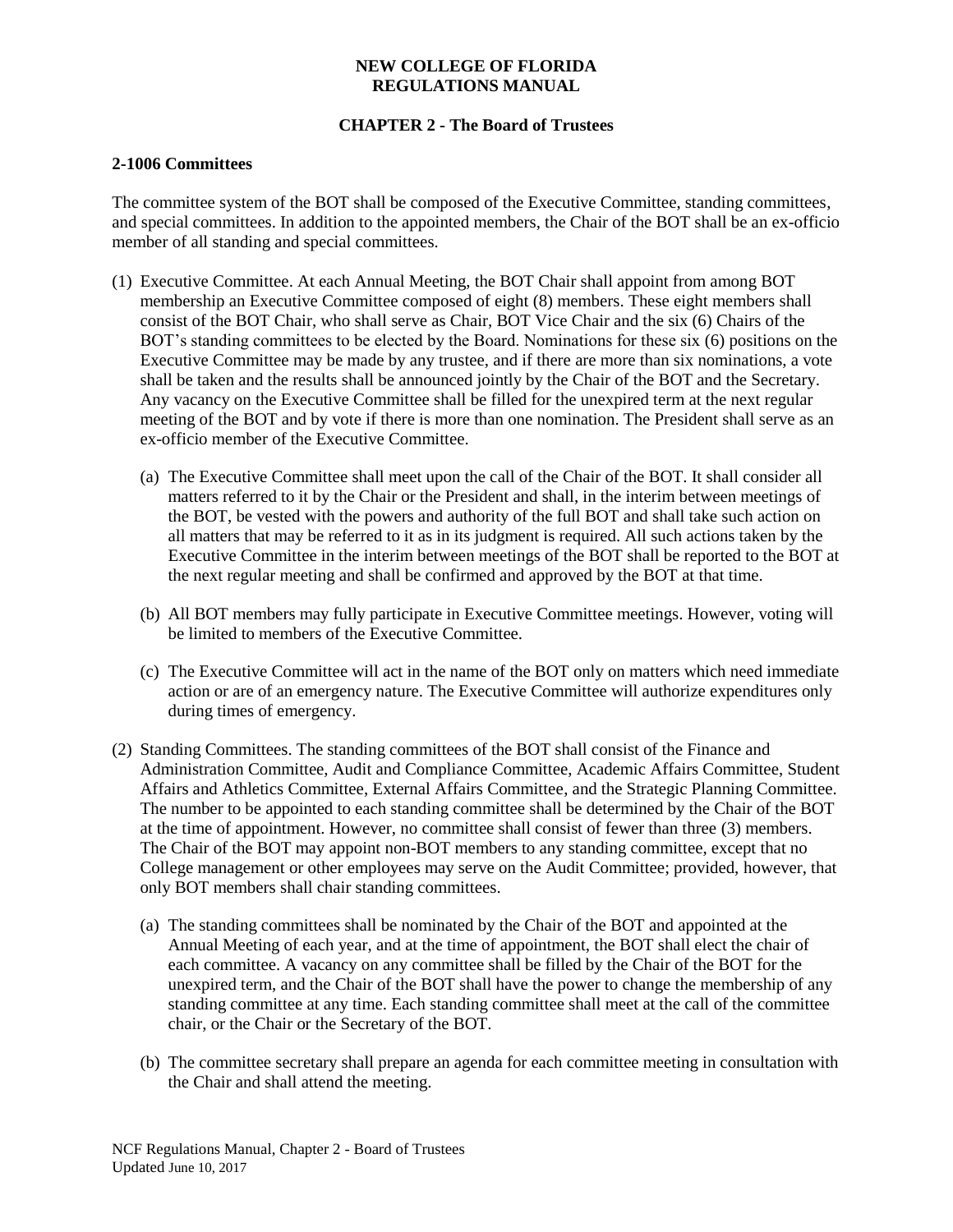# **CHAPTER 2 - The Board of Trustees**

- (c) In addition to the duties of the standing committees as listed below, each committee shall consider such other matters as may be referred to it by the BOT, the Chair of the BOT, the President, or the committee chair, and shall make and report its recommendations as required to the BOT and to the President. No standing committee has power or authority to commit the BOT to any policy or action unless specifically granted such power or authority by the BOT.
- (3) Finance and Administration Committee. The Finance and Administration Committee shall be responsible for all matters relating to NCF's financial affairs and business operations, including all matters relating to buildings and grounds. The Committee shall continually analyze the various financial operations, activities, and plans of NCF and make appropriate recommendations to the BOT to ensure achievement of NCF's stated goals and objectives. It shall be responsible for in-process guidance, review and analysis of the preparation of NCF's annual budget, capital outlay budget, and other budget requests for submission to the BOG. The Committee shall conduct the same type of review and analysis of the annual maintenance and operation budget.
	- (a) It shall review and make a recommendation to the BOT concerning the annual budget and the setting of tuition rates, student fees, and other student charges. The Committee shall ensure that budget materials are submitted to the BOT in a way that is timely and facilitates BOT review.
	- (b) On behalf of the BOT, it shall approve the investment of College funds, the purchase of real and personal property, and it shall make progress reports to the BOT on its actions.
	- (c) The Committee shall review the contractual policies of NCF to ensure conformance with State regulations and with sound business and ethical practices. It shall review and make recommendations to the BOT on proposed contracts or agreements which are major and/or not routine and which the Committee shall consider to be of particular interest or concern to the BOT.
	- (d) It shall ensure that NCF complies with restrictions on gifts to the College and report periodically to the BOT on those gifts.
	- (e) It shall exercise oversight over the care, maintenance, and security of NCF's buildings and grounds; the selection of architects and the construction and naming of new buildings; the care and preservation of all furnishings and equipment; and such other matters relating to the buildings and grounds of NCF as may come before it.
- (4) Audit and Compliance Committee. The Audit and Compliance Committee shall be responsible for all matters relating to NCF's financial reporting and internal controls. It shall provide oversight of the integrity of NCF's financial statements and reporting; the independence and qualifications of its Independent Auditor; the performance of NCF's internal audit process; interaction with the State Auditor General's Office; risk management; and NCF's Program of Compliance and Ethics. At least one member of the Committee shall be designated as the Committee's financial expert.
	- (a) The Committee shall be responsible for the appointment, compensation, retention, dismissal and oversight of the work of any public accounting firm engaged (including the resolution of disagreements between management and the auditor regarding financial reporting) for the purpose of preparing or issuing an audit report or performing other audit, review or attest services for NCF. The Independent Auditor shall report directly to the Committee.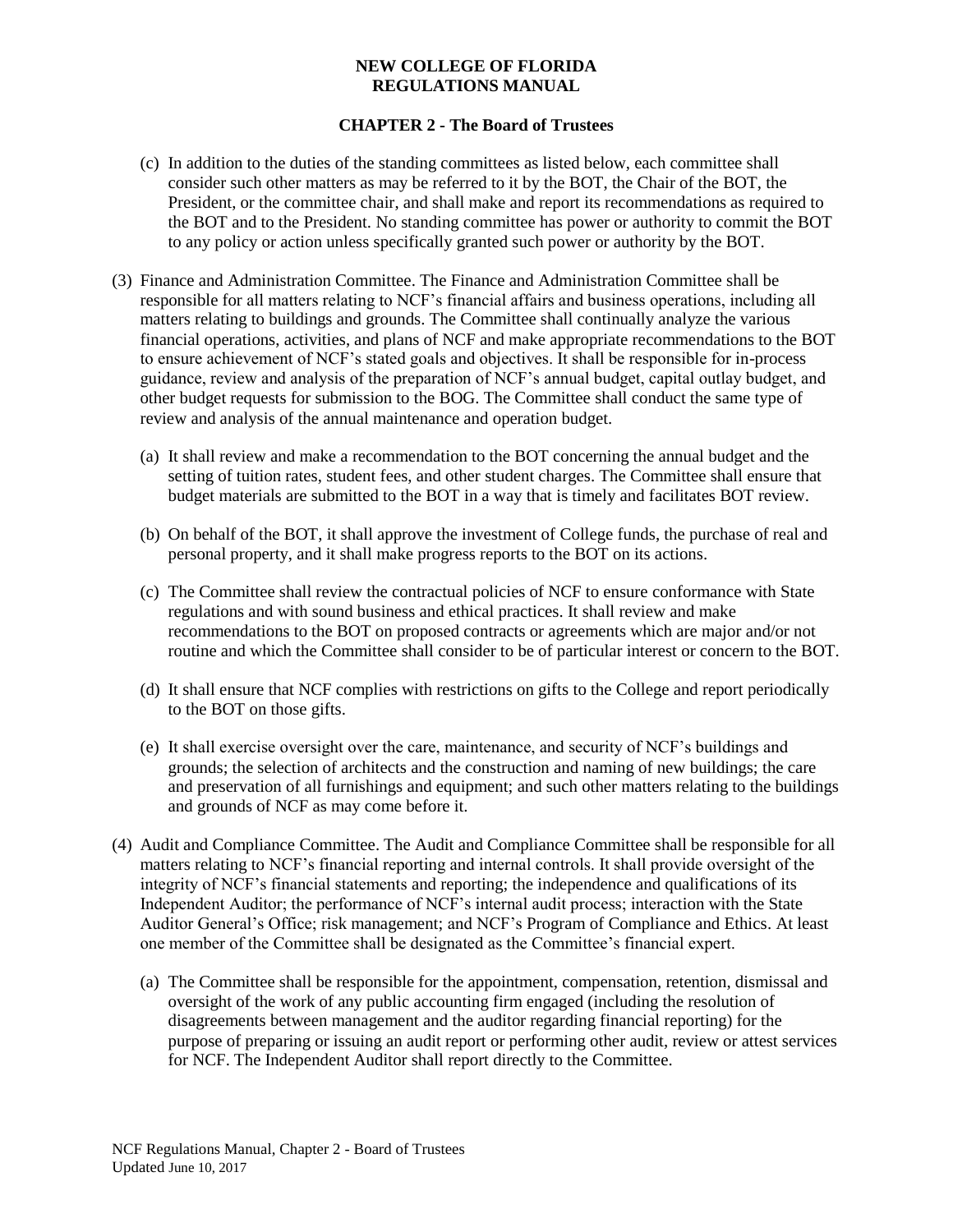# **CHAPTER 2 - The Board of Trustees**

- (b) The Committee shall review the annual audited financial statements with management and the Auditor General, including NCF's disclosures; review with management and the Independent Auditor the scope of any audit and significant accounting policies and audit conclusions; provide a basis for direct exchanges of views and information between the Committee and the Independent Auditor or Auditor General concerning unresolved differences between management and the Independent Auditor or Auditor General arising from any audit, any failure of internal controls, or any other significant financial or accounting matters or any other matter which, in the opinion of the Auditor, are not receiving adequate management attention.
- (c) The Committee shall review and approve the audit plan prepared by the Independent Auditor regarding objectives and activities, including any major changes to the scope of the audit plan.
- (d) The Committee shall review, both internally and externally, the effectiveness of the College's Program of Compliance and Ethics, including program design, fitness, and compliance with applicable laws, rules, and regulations. Upon external review of the Program, the Committee shall implement changes as necessary to address any findings of inefficiency or noncompliance.
- (e) The Committee shall bear ultimate responsibility for the process of investigating complaints regarding unethical behavior, criminal conduct, and/or noncompliance.
	- 1. The Committee will ensure that timely notification is provided to the BOG when significant and credible allegations of fraud, waste, mismanagement, misconduct, and other abuses are made against the President or a trustee. Such allegations will be addressed as follows:
		- a. The Chair of the BOT, in consultation with the chair of the BOG, shall review allegations against the President and may ask the BOG Office of Inspector General to conduct a preliminary inquiry. If it is determined that an investigation is warranted, such investigation will either be conducted by the OIG, or by an independent external firm that is hired by the BOT and that is guided and monitored by the OIG.
		- b. If the alleged fraud, waste, mismanagement, misconduct, and other abuses involve the Chair of the BOT, then the Chair of the Audit and Compliance Committee will consult with the Chair of the BOG, as required in the preceding Section.
		- c. At the conclusion of such investigation, the report shall be submitted to the subject of the investigation, who shall have twenty (20) working days from the date of the report to submit a written response to the investigator. The subject's response and the investigator's rebuttal, if any, shall be included in the final report. Such report shall be presented to the Chair of the BOT and the BOG Audit and Compliance Committee.
	- 2. If allegations of fraud, waste, mismanagement, misconduct, or other abuses are made against the Chief Audit Executive and/or the Chief Compliance Officer, the Chair of the Audit and Compliance Committee shall address such allegations and coordinate the investigation as necessary and appropriate.
	- 3. The BOT and the College are firmly committed to a policy that encourages timely disclosure of such concerns and prohibits retribution or retaliation against any person who, in good faith, reports such concerns. Any employee who, in good faith, reports such incidents described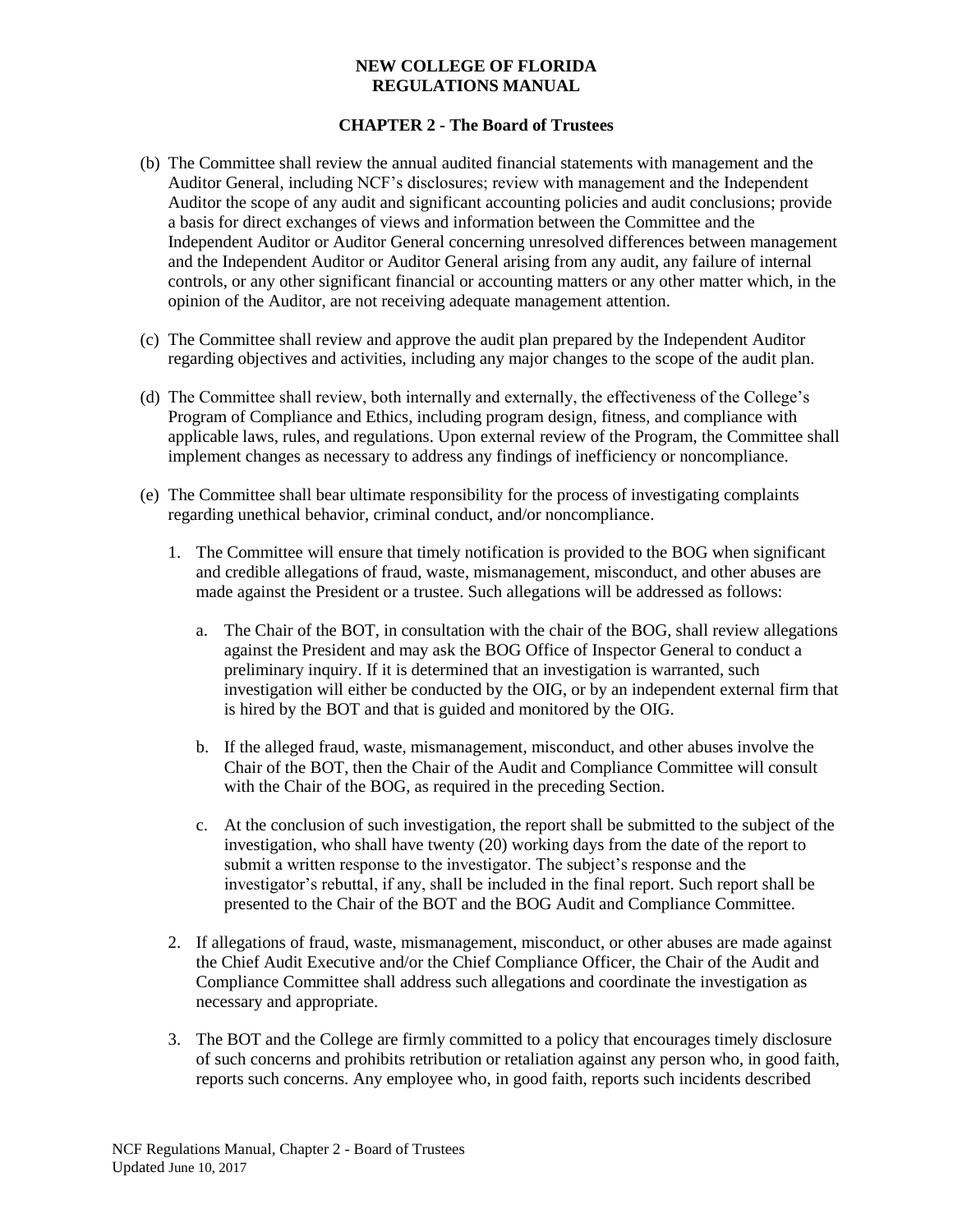# **CHAPTER 2 - The Board of Trustees**

above will be protected from retaliation, threats of retaliation, discharge, or other discrimination that are directly related to the disclosure of such information.

- (f) The Committee is subject to requirements of Chapters 119 and 286, Florida Statutes, regarding public records and public meetings. However, pursuant to Chapter 119.07, Florida Statutes, certain records are confidential and exempt from the public record. The Chief Audit Executive and Chief Compliance Officer will communicate directly with the Committee on matters considered to be confidential and exempt. Such exemptions include, but are not limited to:
	- 1. Documents and reports created pursuant to Chapter 112, Florida Statutes (the Florida Whistle-blower Act);
	- 2. Complaints of discrimination and misconduct pursuant to Chapter 119.071, Florida Statutes; and
	- 3. Enterprise security of data and information technology pursuant to Chapter 286, Florida **Statutes**
- (5) Academic Affairs Committee. The Academic Affairs Committee shall have responsibility in all matters relating to educational policies and programs. Its powers shall include but not be limited to: appraising all proposed new programs and degrees and monitoring the conduct of existing programs; reviewing policies concerning the selection, appointment, compensation, tenure, rights and responsibilities, conditions, development, and retention of the faculty; developing procedures governing the appointment and promotion of faculty for use by the President; reviewing all proposals for the organization of the academic structure of NCF; reviewing the adequacy of instructional facilities; reviewing policies governing the admission of students to NCF; and periodically reviewing experience with application of such policies and such other matters relating to the policies and programs as may be brought before it by the President or referred to it by the BOT. As a general matter, the Academic Affairs Committee will not sit in review of specific salary complaints or other faculty grievances. Faculty members will be expected to follow the procedures set out specifically for faculty to resolve such complaints.
- (6) Student Affairs and Athletics Committee. The Student Affairs and Athletics Committee shall be responsible for all matters relating to nonacademic student affairs and athletics. It shall exercise oversight of student conduct, residential and social life, student government, student organizations and extracurricular activities, student publications, food services, health, and such other matters relating to student affairs as may be brought to its attention. The Committee shall also have oversight of athletic policy and programs, both intramural and intercollegiate.
- (7) External Affairs Committee. The External Affairs Committee shall have responsibility in all matters pertaining to public communications. It shall consult and coordinate with the New College Foundation in matters pertaining to College development, alumni affairs, and programs that promote private donations to and alumni support of NCF, including related activities undertaken directly by NCF offices on NCF's behalf.
- (8) Strategic Planning Committee. The Strategic Planning Committee shall be responsible for defining and developing a strategic plan for NCF and recommending the plan to the full BOT, as provided by law, specifying the institutional goals and objectives of NCF.